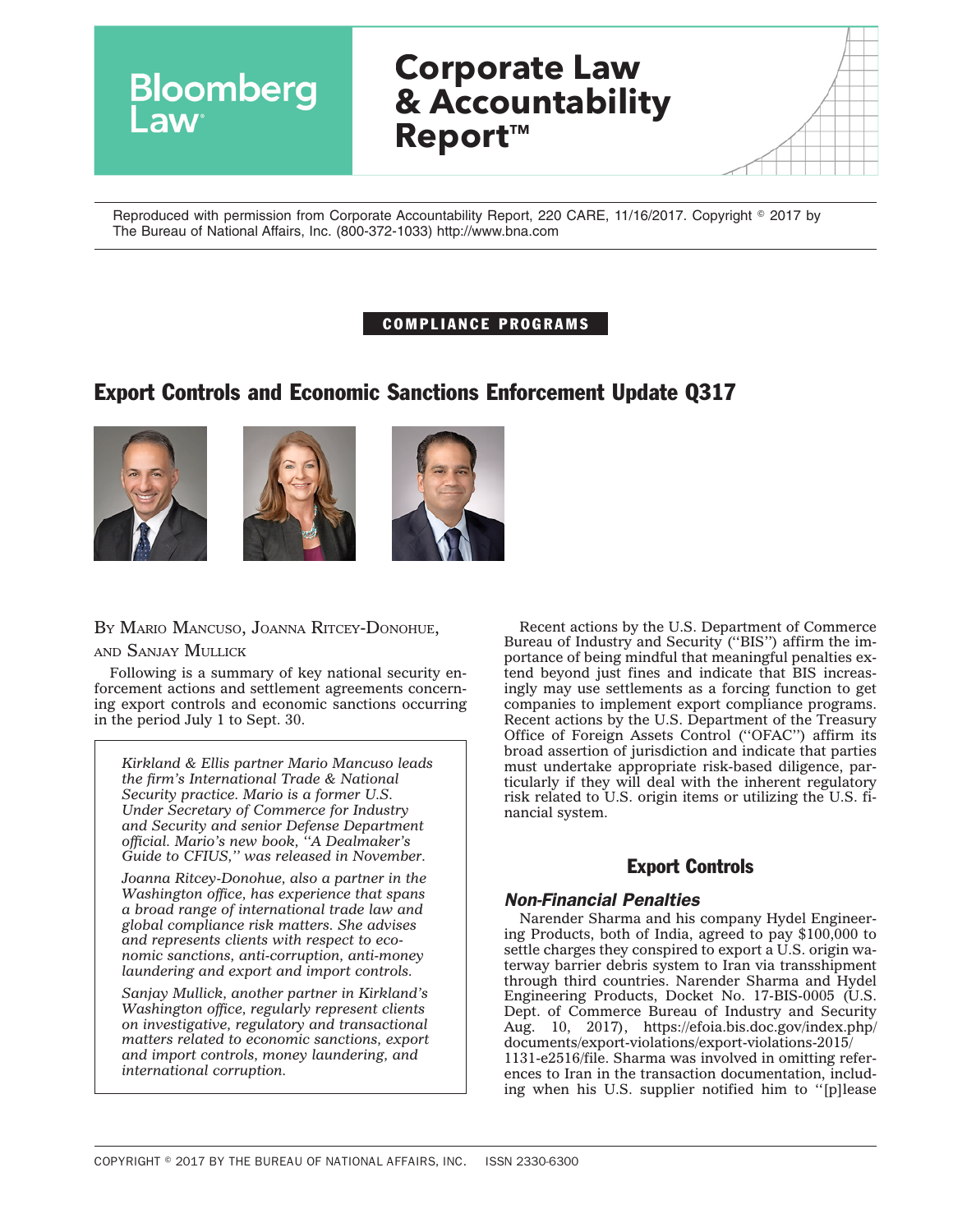remember that there can be no paperwork from our end that has any mention of Iran.'' *Id.* at 14.

BIS suspended \$70,000 of the fine and agreed to ultimately waive it, but did so on the condition that Sharma and Hydel not commit another violation of the Export Administration Regulations ("EAR") for five years. Otherwise, in addition to collecting the remainder of the fine, BIS would issue a denial order against Sharma and Hydel under  $\S 764.3(a)(2)$  of the EAR, by which they ''may not, directly or indirectly, participate in any way in any transaction involving any commodity, software or technology. . . exported or to be exported from the United States that is subject to the [Export Administration] Regulations.'' *Id.* at 18. This would include, *e.g.*, (i) applying for, obtaining or using any export licenses; (ii) ordering, receiving or using any item exported from the U.S. that is subject to the EAR; or (iii) benefiting from any transaction involving any item exported from the U.S. that is subject to the EAR.

It is often asked whether and how BIS will fine individuals and entities located outside the U.S. for violations of the EAR. However, being denied access to U.S. technology for several years can have an even greater adverse impact than having to pay a one-time fine.

#### *Export Controls Audits*

U.S. company Cryofab, Inc. agreed to pay \$35,000 to settle charges it made two unauthorized exports to India. Though the items were valued at only \$21,570 and were designated EAR99 and thus not sensitive for export control purposes, they were exported to a party on the Entity List. Cryofab, Inc. (U.S. Dept. of Commerce Bureau of Industry and Security Aug. 18, 2017), [https://](https://efoia.bis.doc.gov/index.php/documents/export-violations/export-violations-2015/1128-e2515/file) [efoia.bis.doc.gov/index.php/documents/export-](https://efoia.bis.doc.gov/index.php/documents/export-violations/export-violations-2015/1128-e2515/file)

[violations/export-violations-2015/1128-e2515/file.](https://efoia.bis.doc.gov/index.php/documents/export-violations/export-violations-2015/1128-e2515/file) stated that Cryofab did not screen the Entity List; had not obtained an export license; and otherwise had incorrectly instructed its freight forwarder that an export license was not required.

BIS also required Cryofab to engage an unaffiliated third-party consultant at its own expense to ''complete an external audit of its export controls compliance program'' covering a one-year period and to provide the results to BIS, which could lead to additional violations and further potential penalties. *Id.* at 7. BIS indicated that the audit ''shall be in substantial compliance with the Export Management and Compliance Program (''EMCP'') sample audit module.'' *Id.* at 8. The EMCP is a BIS audit module which consists of eight elements and covers topics such as management's commitment, risk assessment, export authorization, recordkeeping, training, audits, and handling export violations and taking corrective actions. U.S. Dept. of Commerce Bureau of Industry and Security, Compliance Guidelines: How to Develop an Effective Export Management and Compliance Program and Manual (2013), [https://](https://www.bis.doc.gov/index.php/forms-documents/compliance-training/export-management-compliance/1256-emcp-guidelines-november-2013/file) [www.bis.doc.gov/index.php/forms-documents/](https://www.bis.doc.gov/index.php/forms-documents/compliance-training/export-management-compliance/1256-emcp-guidelines-november-2013/file) [compliance-training/export-management-compliance/](https://www.bis.doc.gov/index.php/forms-documents/compliance-training/export-management-compliance/1256-emcp-guidelines-november-2013/file) [1256-emcp-guidelines-november-2013/file.](https://www.bis.doc.gov/index.php/forms-documents/compliance-training/export-management-compliance/1256-emcp-guidelines-november-2013/file)

## *Export Reports*

Harold Rinko, doing business as Pennsylvania entity Global Parts Supply, agreed to pay \$100,000 to settle charges it procured items from U.S. suppliers and exported them to Syria through third countries without a license. Harold Rinko, d/b/a Global Parts Supply a/k/a Global Parts Supply and Equip Repair (U.S. Dept. of Commerce Bureau of Industry and Security Jul. 26, 2017), [https://efoia.bis.doc.gov/index.php/documents/](https://efoia.bis.doc.gov/index.php/documents/export-violations/export-violations-2015/1120-e2507/file) [export-violations/export-violations-2015/1120-e2507/](https://efoia.bis.doc.gov/index.php/documents/export-violations/export-violations-2015/1120-e2507/file) [file.](https://efoia.bis.doc.gov/index.php/documents/export-violations/export-violations-2015/1120-e2507/file) BIS indicated that ''Rinko/Global Parts Supply concealed from the U.S. suppliers the items' ultimate destination and prepared invoices that listed false purchasers and end users in third countries,'' including in at least one instance informing a co-conspirator ''[h]e must make all of . . . [his] orders seem as they are only going to London and not further.'' *Id.* at 11 and 13.

As the condition of suspending the \$100,000 fine and a ten-year denial of export privileges, BIS required Rinko to submit to BIS quarterly reports of all its export and re-export transactions involving items subject to the EAR for a period of ten years. BIS stated:

Each report shall include, at a minimum, the following information for each item involved in each such export or reexport transaction during the applicable quarter: item description; classification under the Regulations for export control classification purposes, including any applicable Export Control Classification Number (''ECCN''); ultimate destination and ultimate consignee; any intermediate destination and intermediate consignee; end use; U.S. dollar value; and the identity of any freight forwarder, consolidator, or broker involved in the transaction.

*Id.* at 15. Previously, BIS regularly would suspend penalties so long as a company did not commit another violation for a certain period of time. However, recent indications are that now more routinely BIS will condition suspensions on companies taking active steps to safeguard against export violations and that BIS will impose requirements which will enable it to directly verify that has occurred.

#### Economic Sanctions

#### *Restricted Party Screening*

Richemont North America, Inc., d/b/a Cartier, agreed to pay \$334,000 for four shipments of jewelry to a Specially Designated National (''SDN''). Richemont North America, Inc., d.b.a. Cartier (''Richemont''), Settles Potential Civil Liability for Apparent Violations of the Foreign Narcotics Kingpin Sanctions Regulations (U.S. Dept. of Treasury Office of Foreign Assets Control Sept. 26, 2017), [https://www.treasury.gov/resource-center/](https://www.treasury.gov/resource-center/sanctions/CivPen/Documents/20170926_richemont.pdf) sanctions/CivPen/Documents/20170926 richemont.pdf. OFAC indicated that on four occasions an individual purchased jewelry from one of Richemont's Cartier boutiques and provided the SDN's name and address as the ship-to party, yet Richemont ''did not identify any sanctions-related issues with the transaction prior to shipping the goods.'' *Id.* at 1.

OFAC indicated that companies are encouraged to ''develop, implement, and maintain a risk-based approach to sanctions compliance, and to implement processes and procedures to identify and mitigate areas of risks.'' *Ibid.* OFAC explained that factors to consider in developing a compliance program include ''an assessment of its products and services, frequency and volume of international transactions and shipments, client base, and size and geographic locations.'' *Id.* at 2. In this case, OFAC stated that the risks included conducting retail operations that engaged in international transactions in an industry at high risk of money laundering.

One of the practical issues OFAC did not expressly address but which is central to sanctions compliance, is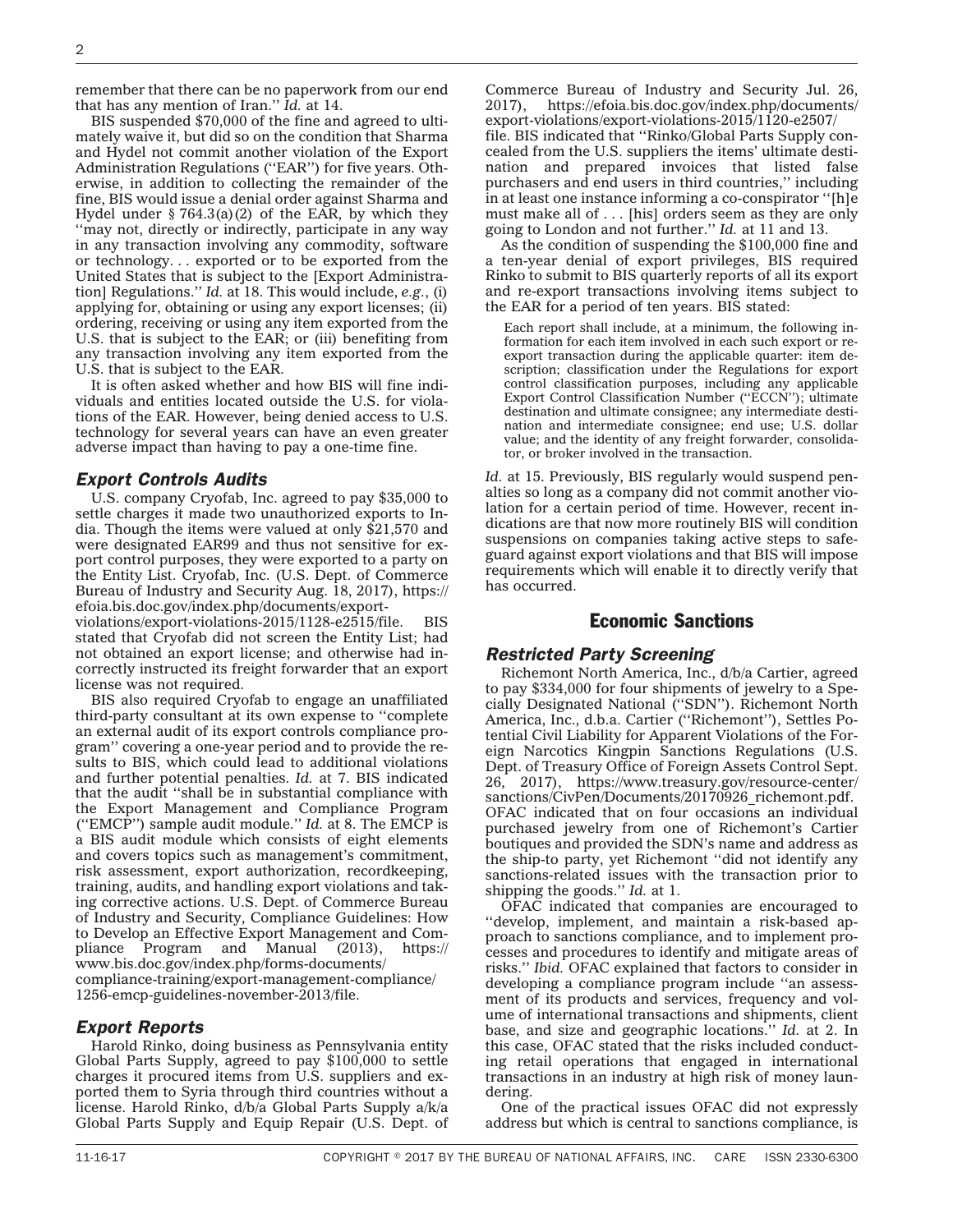whether it is expected that companies will conduct restricted party screening instantly. In a retail operation it can be a challenge to screen against SDNs in real-time. In this case, however, though the customer may have purchased the jewelry at point-of-sale transactions, because Richemont still maintained possession of the jewelry and then had to ship it overseas, it seems there would have been reasonably sufficient time for it to screen the recipient. In any case, it is clear that OFAC expects screening of multiple counterparties to a transaction, not only the direct customer.

## *Freight Forwarders*

California company American Export Lines (''AEL'') agreed to pay \$518,063 to settle charges it committed 140 violations of the Iranian Transactions and Sanctions Regulations (''ITSR''). American Export Lines Settles Potential Civil Liability for Apparent Violations of the Iranian Transactions and Sanctions Regulations (U.S. Dept. of Treasury Office of Foreign Assets Control Aug. 17, 2017), [https://www.treasury.gov/resource](https://www.treasury.gov/resource-center/sanctions/CivPen/Documents/20170817_ael.pdf)[center/sanctions/CivPen/Documents/20170817\\_ael.pdf.](https://www.treasury.gov/resource-center/sanctions/CivPen/Documents/20170817_ael.pdf) OFAC considered it an aggravating factor that AEL "provided an economic benefit to Iran," even though the products at issue were described as ''used and junked cars and parts'' and they were being transshipped via Iran ultimately to be used in their final destination Afghanistan. *Id.* at 1.

The case seems to highlight that U.S. government agencies including OFAC will continue to hold freight forwarders responsible for compliance given their key role in the supply chain of international commerce even though they are not a party to the underlying transaction. OFAC emphasized as an aggravating factor that ''AEL is a sophisticated international full-service freight forwarder with experience with U.S. export laws and OFAC regulations, particularly the ITSR.'' *Ibid.*

## *Facilitation*

IPSA International Services, Inc. (''IPSA'') of Arizona agreed to pay \$259,200 for 72 apparent violations of the ITSR. IPSA International Services, Inc. Settles Potential Civil Liability for Apparent Violations of the Iranian Transactions and Sanctions Regulations (U.S. Dept. of Treasury Office of Foreign Assets Control Aug. 10, 2017), [https://www.treasury.gov/resource-center/](https://www.treasury.gov/resource-center/sanctions/CivPen/Documents/20170810_ipsa.pdf) [sanctions/CivPen/Documents/20170810\\_ipsa.pdf.](https://www.treasury.gov/resource-center/sanctions/CivPen/Documents/20170810_ipsa.pdf) OFAC determined that IPSA, which it described as a ''global business investigative and regulatory risk mitigation firm,'' apparently imported Iranian-origin services into the U.S. given that due diligence conducted in Iran by contractors and third parties hired by IPSA's subsidiaries in Canada and the United Arab Emirates, was done on its behalf and for its benefit. *Id.* at 1.

A key focus was the interplay between IPSA and its foreign subsidiaries, which OFAC considered prohibited ''facilitation,'' *i.e.*, engaging in actions U.S. persons were prohibited from undertaking. With respect to one contract, OFAC stated that IPSA ''reviewed, approved, and initiated the foreign subsidiaries' payments to providers of the Iranian-origin services.'' *Ibid.* OFAC indicated that one of IPSA's senior management knew or had reason to know of the importations and of the transactions otherwise. OFAC pointed out that, even under General License H, U.S. persons are authorized to engage only in limited activities with regard to U.S. owned or controlled foreign entities and that ''the gen3

eral prohibition of facilitation remains in place.'' *Id.* at 2.

This case serves as an important reminder that, even though non-U.S. subsidiaries may engage in certain business with Iran, risks to the U.S. parent remain. It points out some of the day-to-day challenges that can arise, *e.g.*, with respect to management knowledge and decision making, as well as with approval processes such as those for payments. Before proceeding, it is important to consider whether foreign subsidiaries actually do or can operate independently from their U.S. parent.

## *U.S. Origin Items*

COSL Singapore Ltd. (''COSL'') agreed to pay \$415,350 to settle its liability for 55 apparent violations of the ITSR. COSL Singapore Ltd Settles Potential Civil Liability for Apparent Violations of the Iranian Transactions and Sanctions Regulations (U.S. Dept. of Treasury Office of Foreign Assets Control Aug. 24, 2017), [https://](https://www.treasury.gov/resource-center/sanctions/CivPen/Documents/20170824_cosl.pdf) [www.treasury.gov/resource-center/sanctions/CivPen/](https://www.treasury.gov/resource-center/sanctions/CivPen/Documents/20170824_cosl.pdf) [Documents/20170824\\_cosl.pdf.](https://www.treasury.gov/resource-center/sanctions/CivPen/Documents/20170824_cosl.pdf) COSL's procurement specialists located in Singapore purchased oil rig supplies from vendors located in the U.S. and then sent those items on to COSL's oil rigs operating in Iranian territorial waters. OFAC indicated that some of the purchase order quotes that COSL's procurement specialists received ''included specific language warning that any such goods could not be shipped or re-exported to countries subject to U.S. economic sanctions, specifically including Iran.''

Even though COSL is not a U.S. person and it did not engage in activities in the U.S., OFAC charged it with apparent violations of § 560.204 of the ITSR, which covers ''exportation . . . from the United States, or by a United States person.'' 31 C.F.R § 560.204. Instead, § 560.205, which specifically covers "reexportation . . by persons other than United States persons,'' would seem applicable given that COSL re-exported the supplies from Singapore to Iran. 31 C.F.R § 560.205. OFAC may have done so if some of the items were designated for export control purposes as EAR99, as that could make them permissible to re-export under § 560.205 but not to export under § 560.204.

Perhaps more likely was that OFAC was focused on COSL's conduct, given that it also charged the company with an apparent violation of § 560.203, which concerns evasion of sanctions. 31 C.F.R § 560.203. That provision specifically includes a prohibition on "[a]ny transaction . . . that . . . causes a violation.'' *Ibid.* There is no express indication that COSL affirmatively misrepresented the ultimate destination of the items. Nonetheless, OFAC may have taken the view that, by agreeing to but then disregarding the terms in purchase orders which warned against the goods going to Iran, COSL caused the vendors to export them from the U.S. in violation of Iran sanctions.

## *Compliance Programs*

Singaporean companies CSE Global Limited and CSE Trans Tel Pte. Ltd. (''Trans Tel'') agreed to pay \$12,027,066 for allegedly ''causing'' six financial institutions to engage in the unauthorized exportation or reexportation of financial services from the U.S. to Iran. CSE Global Limited and CSE TransTel Pte. Ltd. Settle Potential Civil Liability for Apparent Violations of the International Emergency Economic Powers Act and the